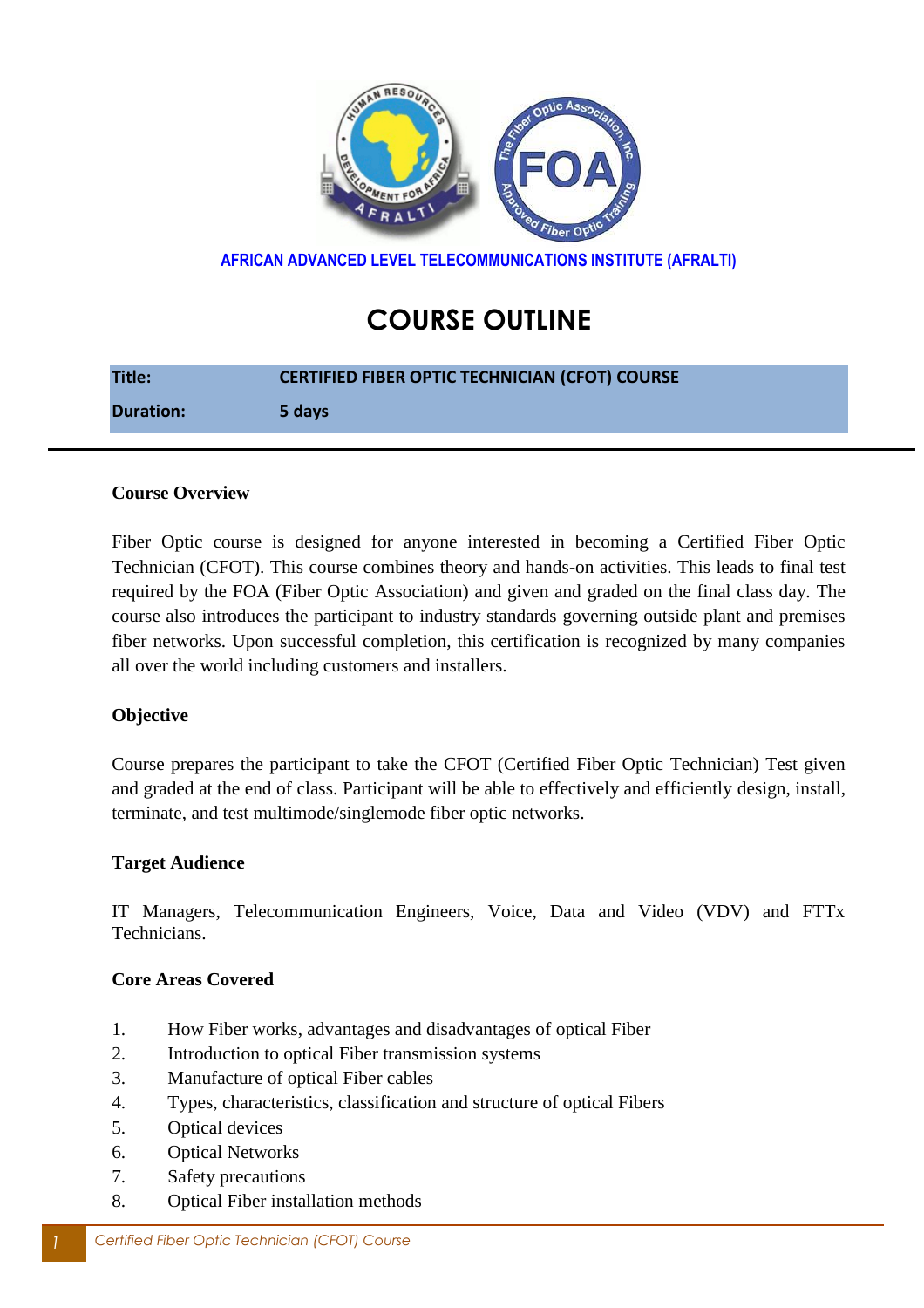- 9. Optical Fiber splicing and termination methods
- 10. Optical Fiber link testing
- 11. Optical power budgeting calculations
- 12. Introduction to fiber-to-the-home.
- 13. Trouble shooting and maintenance procedures

## **Methodology**

Lectures, PowerPoint Presentation, and hands on practical in splicing, connectorization, termination and testing.

Along with chapter tests, class discussions, and substantial hands-on activities, the CFOT Test is given and graded at the end of the class. Participants will demonstrate the ability to build and test a fiber optic link.

# **Course Outline**

# **Day 1**

- Introduction to optic fiber.
- History of Fiber Optics.
- Theory of light.
- How fiber works,
- Fiber specifications (geometry, attenuation, bandwidth).
- Frequency spectrum and multiplexing (WDM
- Fiber Optics Safety.
- Terms and Definitions.
- Hands-on Session: view samples of fibers and cables.

## **Day 2**

- How fiber optic links work (transmitter, receiver, power budget)
- Fiber Optic communication networks.
- Networks (telecom, data, CATV, etc.).
- Fiber optic technology and manufacture of optic fiber cable
- Preliminary planning and detailed survey
	- o Trenching
	- o Ducts and cable laying
- Standards and Code compliance.
- Reading prints and specs.
- Planning the installation.
- Pulling cable (installation hardware, guidelines to pulling, practices.
- Documentation.

## **Day 3**

- Types of Cables.
- Cable preparation
- Connectarization.
- Fusion and mechanical splicing
- Hardware (patch panels, splice closures, conduit, etc)